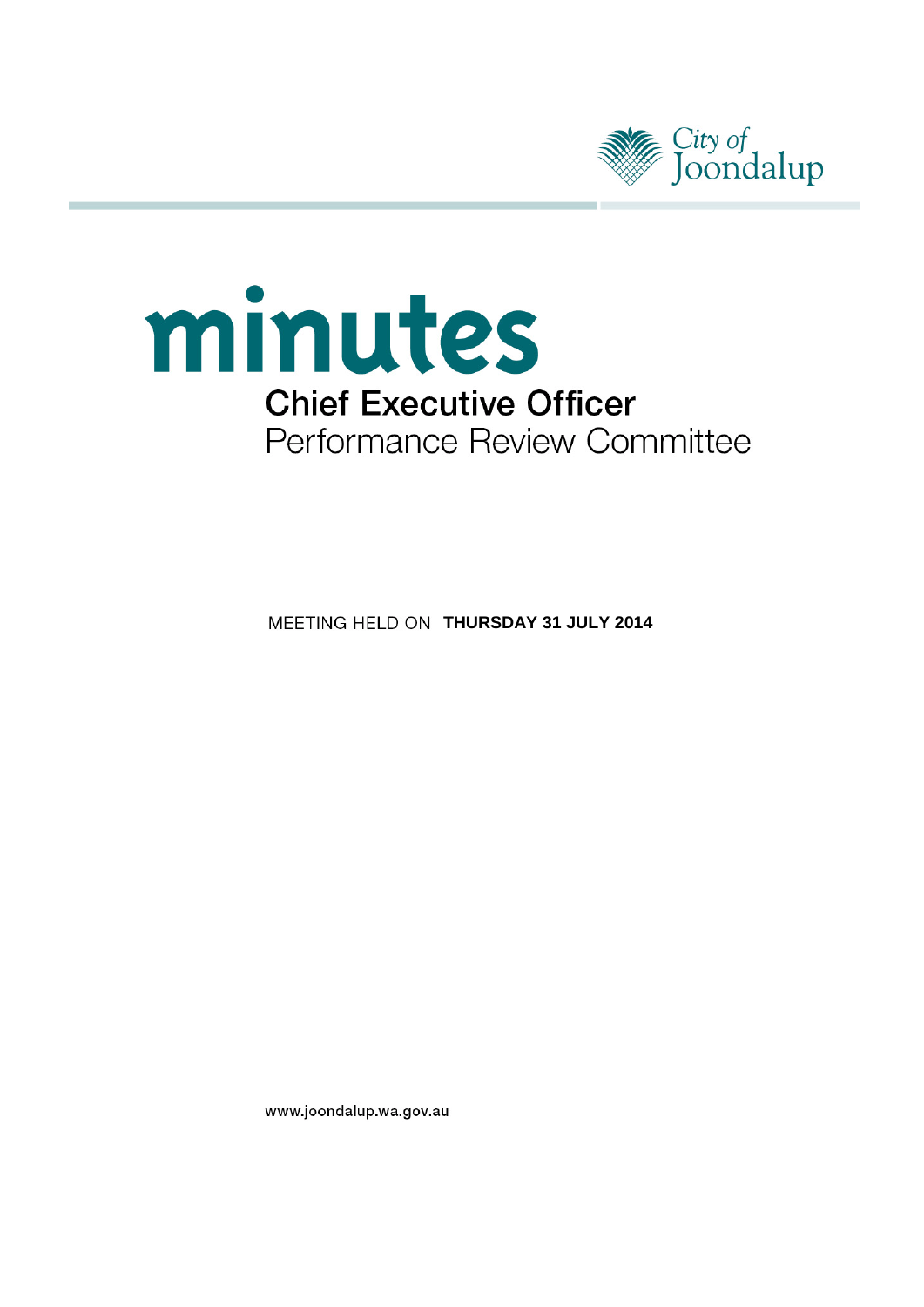# **TABLE OF CONTENTS**

| Item No. | <b>Title</b>                                                                                | Page No. |
|----------|---------------------------------------------------------------------------------------------|----------|
|          | <b>Declaration of Opening</b>                                                               | 3        |
|          | <b>Declarations of Interest</b>                                                             | 3        |
|          | Apologies/Leave of absence                                                                  | 4        |
|          | <b>Confirmation of Minutes</b>                                                              | 4        |
|          | Announcements by the Presiding Member without discussion                                    | 4        |
|          | Identification of matters for which the meeting may be closed to<br>the public              | 5        |
|          | <b>Petitions and deputations</b>                                                            | 5        |
|          | <b>Reports</b>                                                                              | 6        |
| 1        | Confidential – Revised Chief Executive Officer Performance Review<br>Program 2014 - [74574] | 6        |
|          | <b>Urgent Business</b>                                                                      | 8        |
|          | Motions of which previous notice has been given                                             | 8        |
|          | <b>Requests for Reports for future consideration</b>                                        | 8        |
|          | <b>Closure</b>                                                                              | 8        |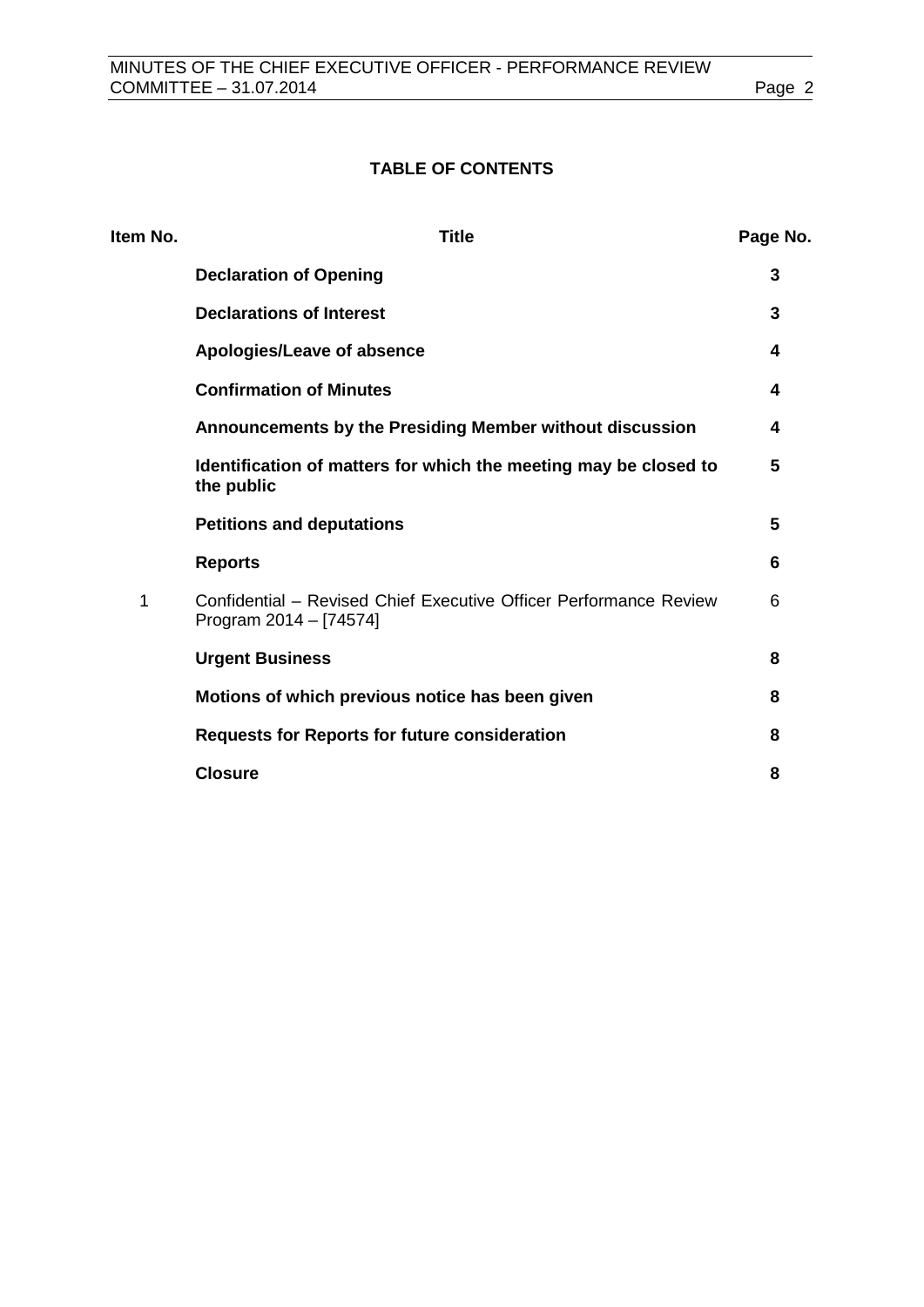# **CITY OF JOONDALUP**

# **MINUTES OF THE CHIEF EXECUTIVE OFFICER – PERFORMANCE REVIEW COMMITTEE MEETING HELD IN CONFERENCE ROOM 2, JOONDALUP CIVIC CENTRE, BOAS AVENUE, JOONDALUP ON THURSDAY 31 JULY 2014.**

# **ATTENDANCE**

## **Committee Members**

| Cr Russ Fishwick, JP<br>Cr Tom McLean, JP | <b>Presiding Member</b>        |
|-------------------------------------------|--------------------------------|
| Cr Mike Norman<br>Cr Sam Thomas           | <b>Deputy Presiding Member</b> |

# **Officers**

| Mr Mike Tidy     | <b>Director Corporate Services</b> |
|------------------|------------------------------------|
| Mr Brad Sillence | <b>Manager Governance</b>          |

# <span id="page-2-0"></span>**DECLARATION OF OPENING**

The Presiding Member declared the meeting open at 5.30pm.

# <span id="page-2-1"></span>**DECLARATIONS OF INTEREST**

# **Disclosures of Financial / Proximity Interest**

Nil.

# **Disclosures of interest affecting impartiality**

Elected Members (in accordance with Regulation 11 of the *Local Government [Rules of Conduct] Regulations 2007)* and employees (in accordance with the Code of Conduct) are required to declare any interest that may affect their impartiality in considering a matter. This declaration does not restrict any right to participate in or be present during the decision-making process. The Elected Member/employee is also encouraged to disclose the nature of the interest.

| <b>Name/Position</b>      | <b>Mr Mike Tidy - Director Corporate Services</b>              |  |
|---------------------------|----------------------------------------------------------------|--|
| <b>Item No/Subject</b>    | Item 1 - Confidential - Revised Chief Executive Officer        |  |
|                           | Performance Review Program 2014.                               |  |
| <b>Nature of interest</b> | Interest that may affect impartiality.                         |  |
| <b>Extent of Interest</b> | Due to the nature of his employment relationship with the CEO. |  |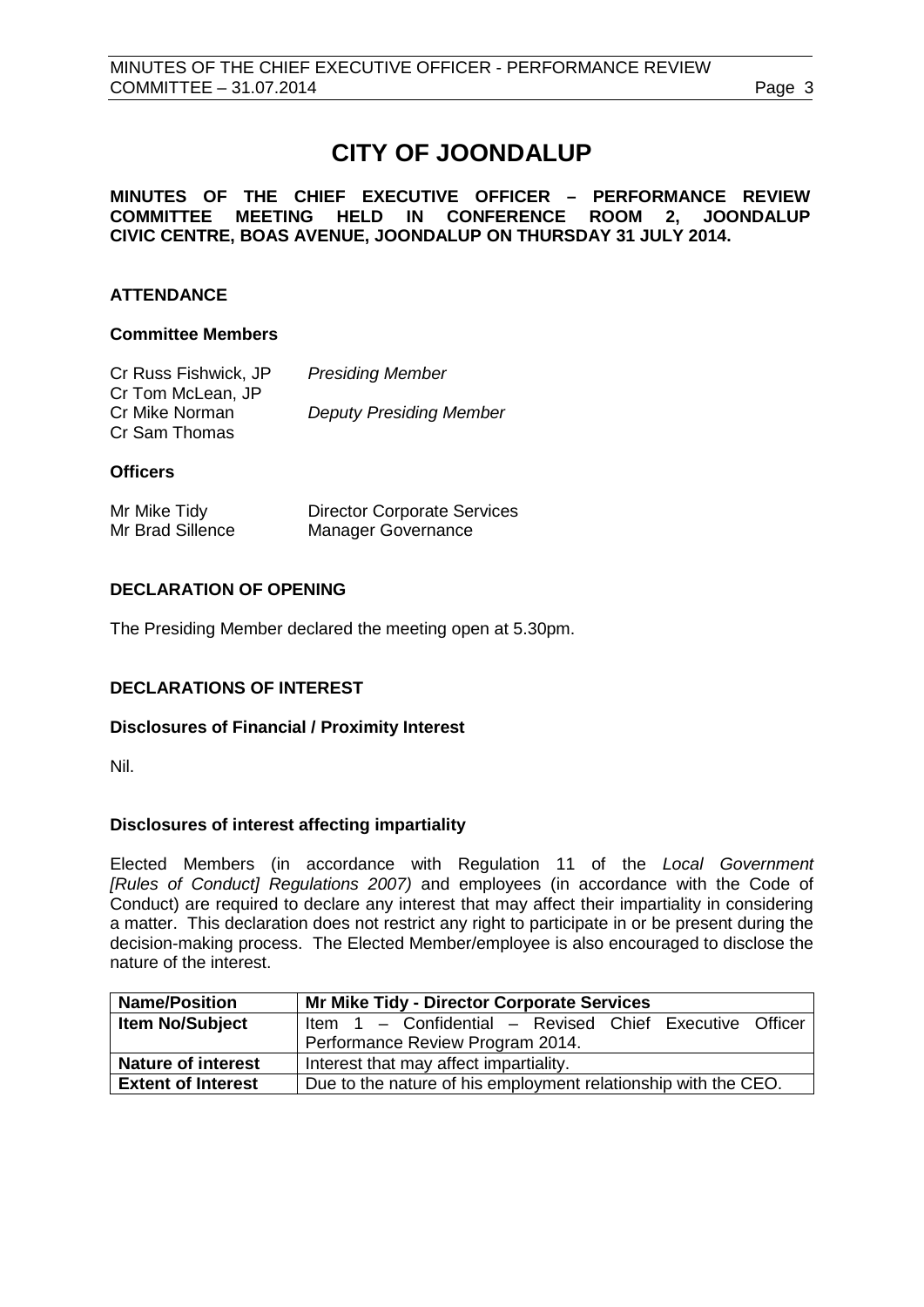# <span id="page-3-0"></span>**APOLOGIES/LEAVE OF ABSENCE**

#### **Apologies:**

Mayor Troy Pickard. Cr Geoff Amphlett, JP.

#### **Leave of Absence previously approved:**

| Cr Russ Fishwick, JP  | 4 August to 23 September 2014 inclusive;   |
|-----------------------|--------------------------------------------|
| Cr Liam Gobbert       | 6 August 2014;                             |
| Cr Geoff Amphlett, JP | 6 August to 22 August 2014 inclusive;      |
| Cr Liam Gobbert       | 20 August to 27 August 2014 inclusive;     |
| Cr Philippa Taylor    | 20 August to 12 September 2014 inclusive;  |
| Cr Tom McLean, JP     | 17 September to 10 October 2014 inclusive. |

# <span id="page-3-1"></span>**CONFIRMATION OF MINUTES**

# MINUTES OF THE CHIEF EXECUTIVE OFFICER – PERFORMANCE REVIEW COMMITTEE HELD 16 SEPTEMBER 2013

That the minutes of the meeting of the Chief Executive Officer – Performance Review Committee held on 16 September 2013 be confirmed as a true and correct record.

#### MINUTES OF THE SPECIAL CHIEF EXECUTIVE OFFICER – PERFORMANCE REVIEW COMMITTEE HELD 5 NOVEMBER 2013

That the minutes of the special meeting of the Chief Executive Officer – Performance Review Committee held on 5 November 2013 be confirmed as a true and correct record.

**MOVED Cr McLean, SECONDED Cr Norman that the Minutes of the following meetings of the Chief Executive Officer - Performance Review Committee be CONFIRMED as a true and correct record:**

- **1 Meeting of the Chief Executive Officer – Performance Review Committee held on 16 September 2013;**
- **2 Special Meeting of the Chief Executive Officer – Performance Review Committee held on 5 November 2013.**

#### <span id="page-3-2"></span>**The Motion was Put and CARRIED (4/0)**

**In favour of the Motion:** Crs Fishwick, McLean, Norman and Thomas.

#### **ANNOUNCEMENTS BY THE PRESIDING MEMBER WITHOUT DISCUSSION**

Nil.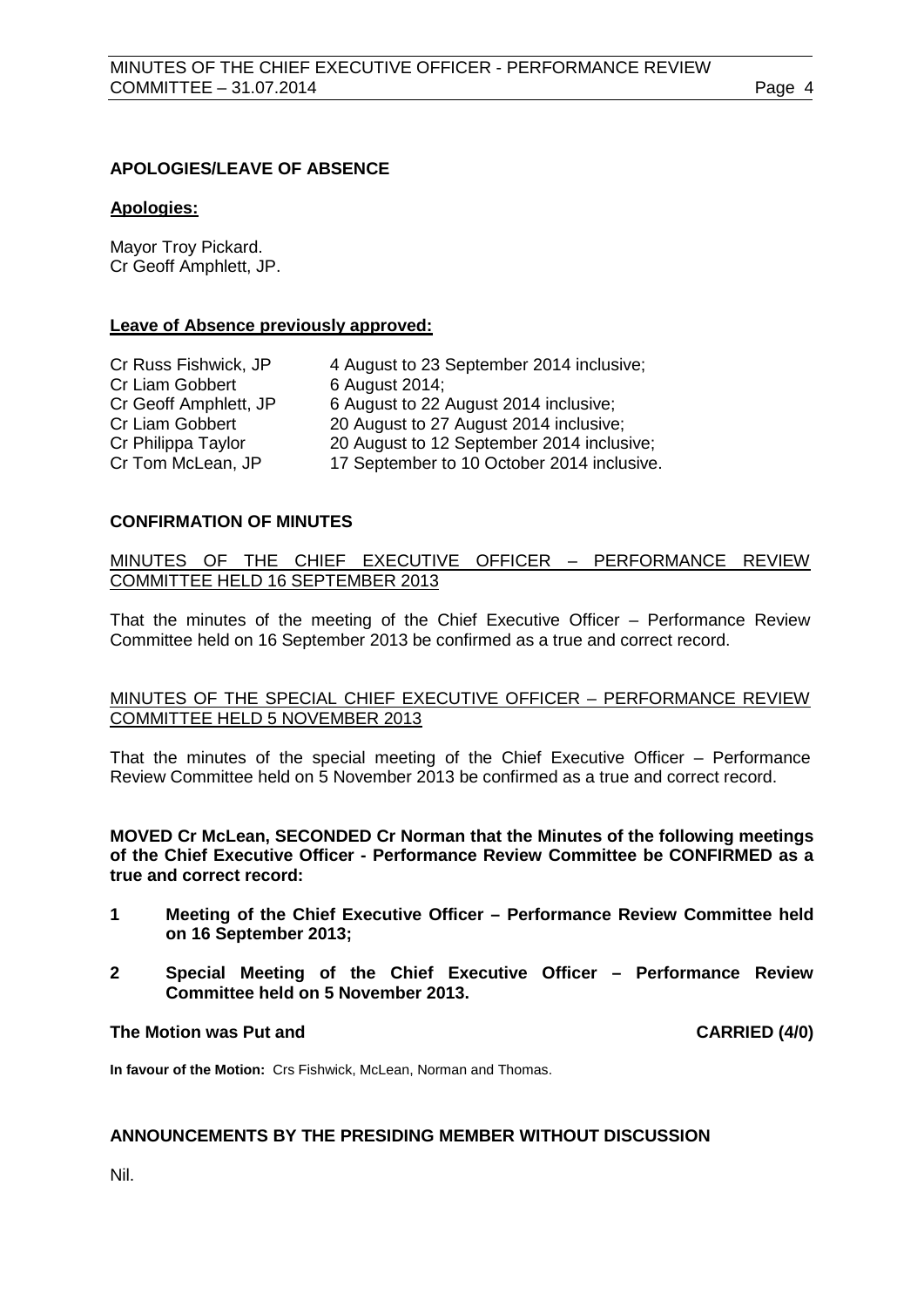# <span id="page-4-0"></span>**IDENTIFICATION OF MATTERS FOR WHICH THE MEETING MAY BE CLOSED TO THE PUBLIC**

In accordance with Clause 5.2 of the City's *Meeting Procedures Local Law 2013*, this meeting was not open to the public.

# <span id="page-4-1"></span>**PETITIONS AND DEPUTATIONS**

Nil.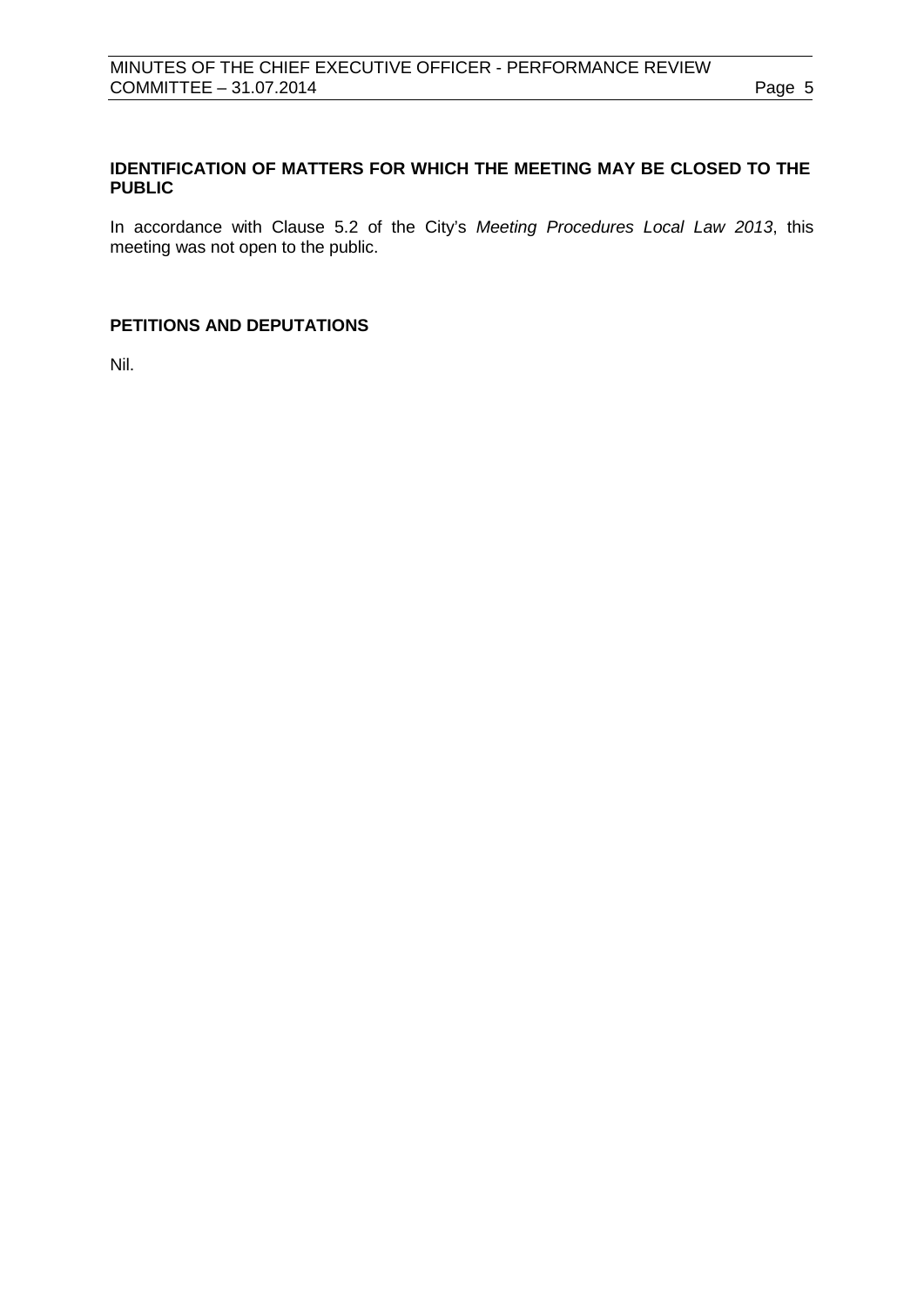# <span id="page-5-0"></span>**REPORTS**

#### <span id="page-5-1"></span>**Disclosure of interest affecting impartiality**

| <b>Name/Position</b>      | Mr Mike Tidy - Director Corporate Services.                         |
|---------------------------|---------------------------------------------------------------------|
| <b>Item No/Subject</b>    | Item 1 - Confidential - Revised Chief Executive Officer Performance |
|                           | Review Program 2014.                                                |
| <b>Nature of interest</b> | Interest that may affect impartiality.                              |
| <b>Extent of Interest</b> | Due to the nature of his employment relationship with the CEO.      |

# **ITEM 1 CONFIDENTIAL - REVISED CHIEF EXECUTIVE OFFICER PERFORMANCE REVIEW PROGRAM 2014**

| <b>WARD</b>                           | All                                                                                                                                                                                              |  |
|---------------------------------------|--------------------------------------------------------------------------------------------------------------------------------------------------------------------------------------------------|--|
| <b>RESPONSIBLE</b><br><b>DIRECTOR</b> | Mr Mike Tidy<br><b>Corporate Services</b>                                                                                                                                                        |  |
| <b>FILE NUMBER</b>                    | 74574, 101515                                                                                                                                                                                    |  |
| <b>ATTACHMENTS</b>                    | Attachment 1<br>Chief Executive Officer Performance<br>Review – Revised Timetable 2014.                                                                                                          |  |
| <b>AUTHORITY / DISCRETION</b>         | Executive - The substantial direction setting and oversight<br>role of Council, such as adopting plans and reports,<br>accepting tenders, directing operations, setting and<br>amending budgets. |  |

This report is confidential in accordance with Section 5.23(2)(a) of the *Local Government Act 1995*, which permits the meeting to be closed to the public for business relating to the following:

*a matter affecting an employee or employees.*

A full report was provided to Elected Members under separate cover. The report is not for publication.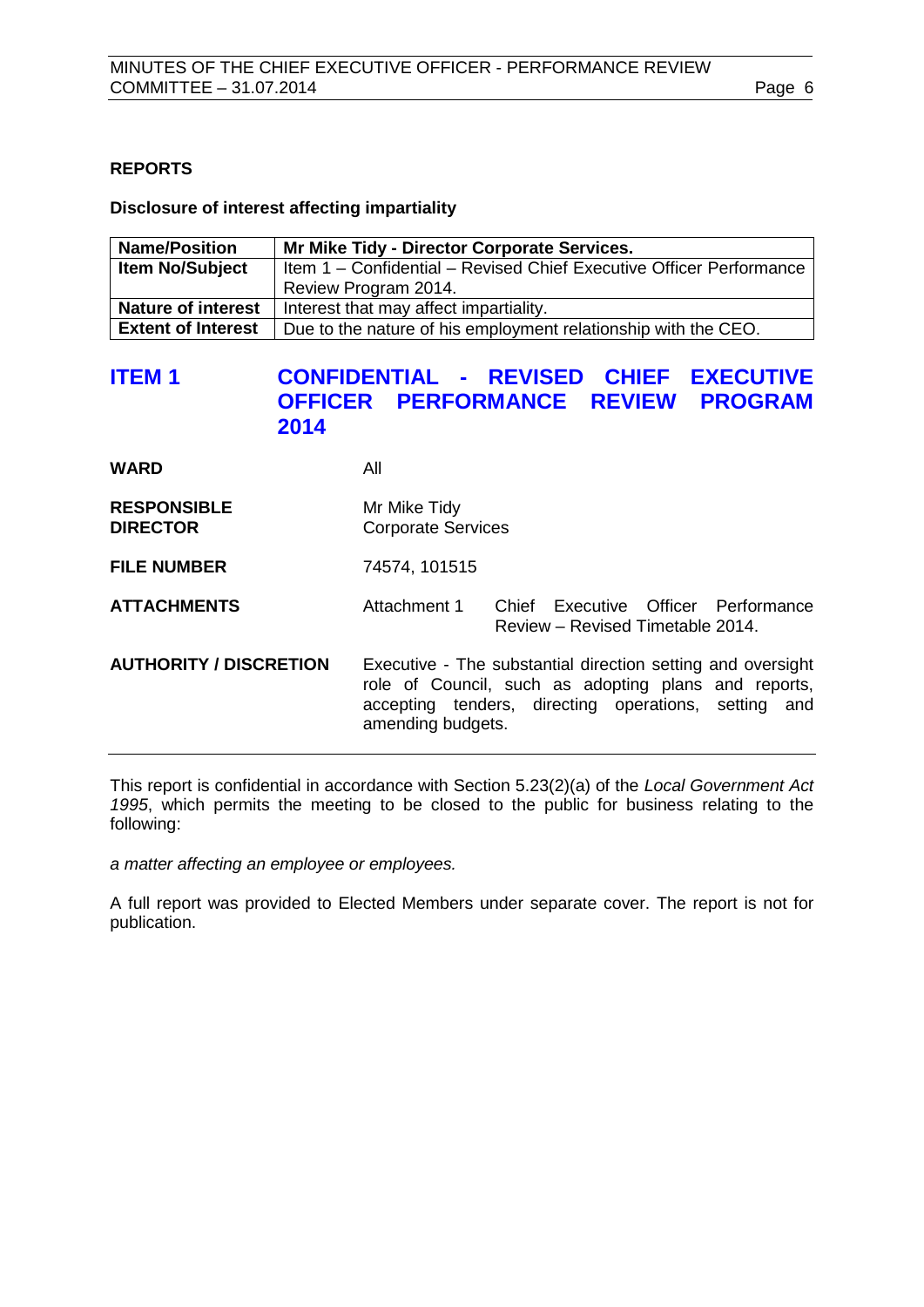## **VOTING REQUIREMENTS**

Simple Majority.

## **OFFICER'S RECOMMENDATION**

That the Chief Executive Officer - Performance Review Committee:

- 1 APPROVES the revised timetable for the performance review of the Chief Executive Officer as shown on Attachment 1 to this Report and sets the date for the formal performance review interview as Thursday 2 October 2014;
- 2 REQUESTS that the consultant appointed as the external and independent HR expert for the Chief Executive Officer - Performance Review Committee to consult with and seek guidance from and to facilitate the review of the Chief Executive Officer's performance for 2014 be JCP Consulting (John Phillips) in lieu of the previously requested Workplace Solutions (John Phillips).

**MOVED Cr Thomas, SECONDED Cr Norman that the Chief Executive Officer - Performance Review Committee:**

- **1 APPROVES the revised timetable for the performance review of the Chief Executive Officer as shown on Attachment 1 to this Report and sets the date for the formal performance review interview as Thursday 2 October 2014;**
- **2 REQUESTS that the consultant appointed as the external and independent HR expert for the Chief Executive Officer - Performance Review Committee to consult with and seek guidance from and to facilitate the review of the Chief Executive Officer's performance for 2014 be John Phillips Consulting in lieu of the previously requested Workplace Solutions (John Phillips).**

#### **The Motion was Put and CARRIED (4/0)**

**In favour of the Motion:** Crs Fishwick, McLean, Norman and Thomas.